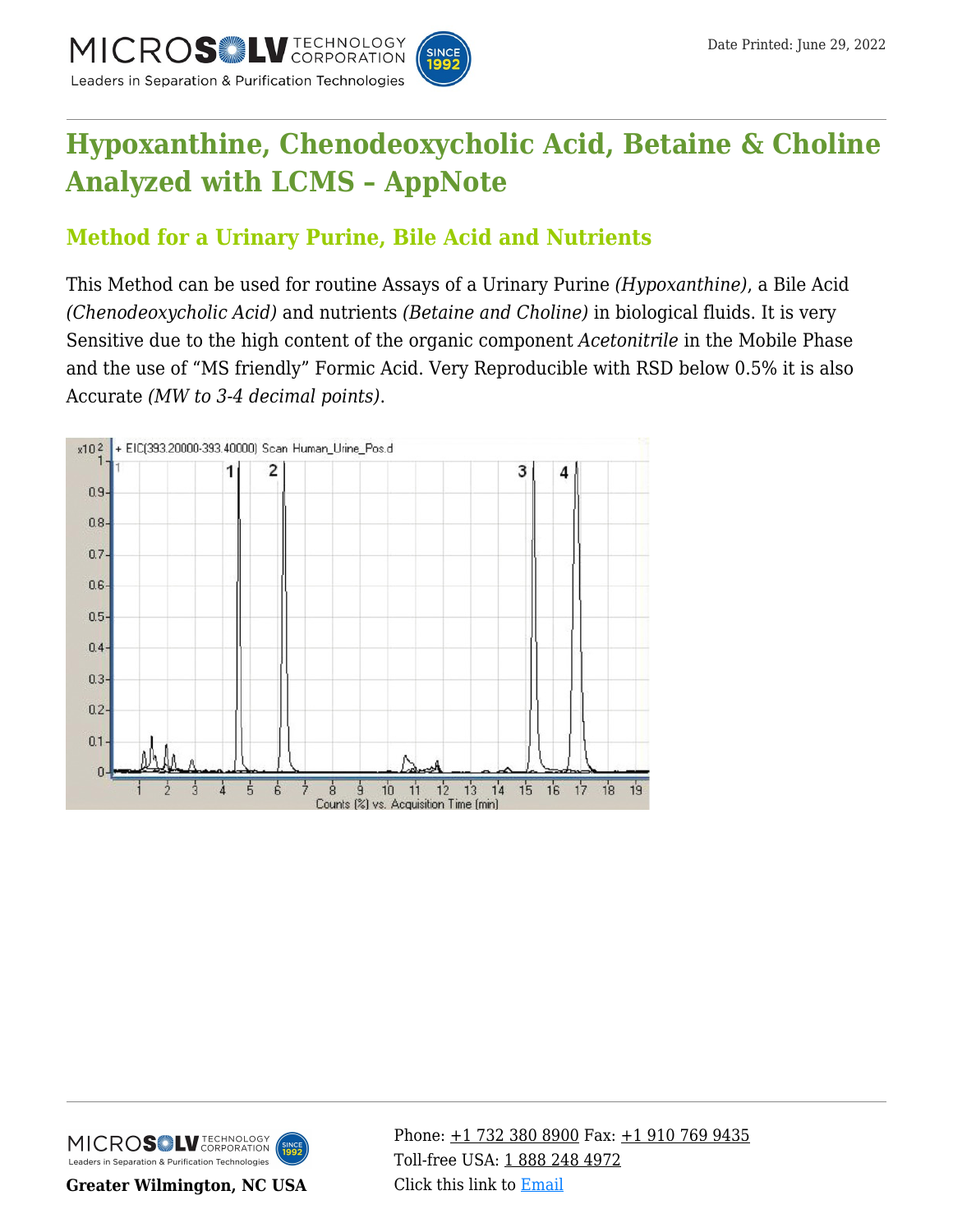



#### **Peaks:**

1. Hypoxanthine 137.04580 m/z (M+H)+, RT = 4.98 min

- 2. Chenodeoxycholic Acid 393.29990 m/z (M+H)+, RT = 6.23 min
	- 3. Betaine 118.08680 m/z (M+H)+, RT = 15.27 min
	- 4. Choline 104.10754 m/z (M+H)+, RT = 16.82 min

# **Method Conditions**

**Column**: Cogent Diamond Hydride™, 4μm, 100Å

**Catalog No.**: [70000-15P-2](https://www.mtc-usa.com/product-details/id/4115801)

**Dimensions**: 2.1 x 150mm

# **Mobile Phase**:

A: DI Water /  $0.1\%$  Formic Acid (v/v)

—B: Acetonitrile / 0.1% Formic Acid (v/v)

## **Gradient**:

| Time (minutes) | %B |
|----------------|----|
|                | 95 |
| 0.2            | 95 |



**Greater Wilmington, NC USA**

Phone:  $\pm$ 1 732 380 8900 Fax:  $\pm$ 1 910 769 9435 Toll-free USA: [1 888 248 4972](#page--1-0) Click this link to [Email](https://www.mtc-usa.com/contact)